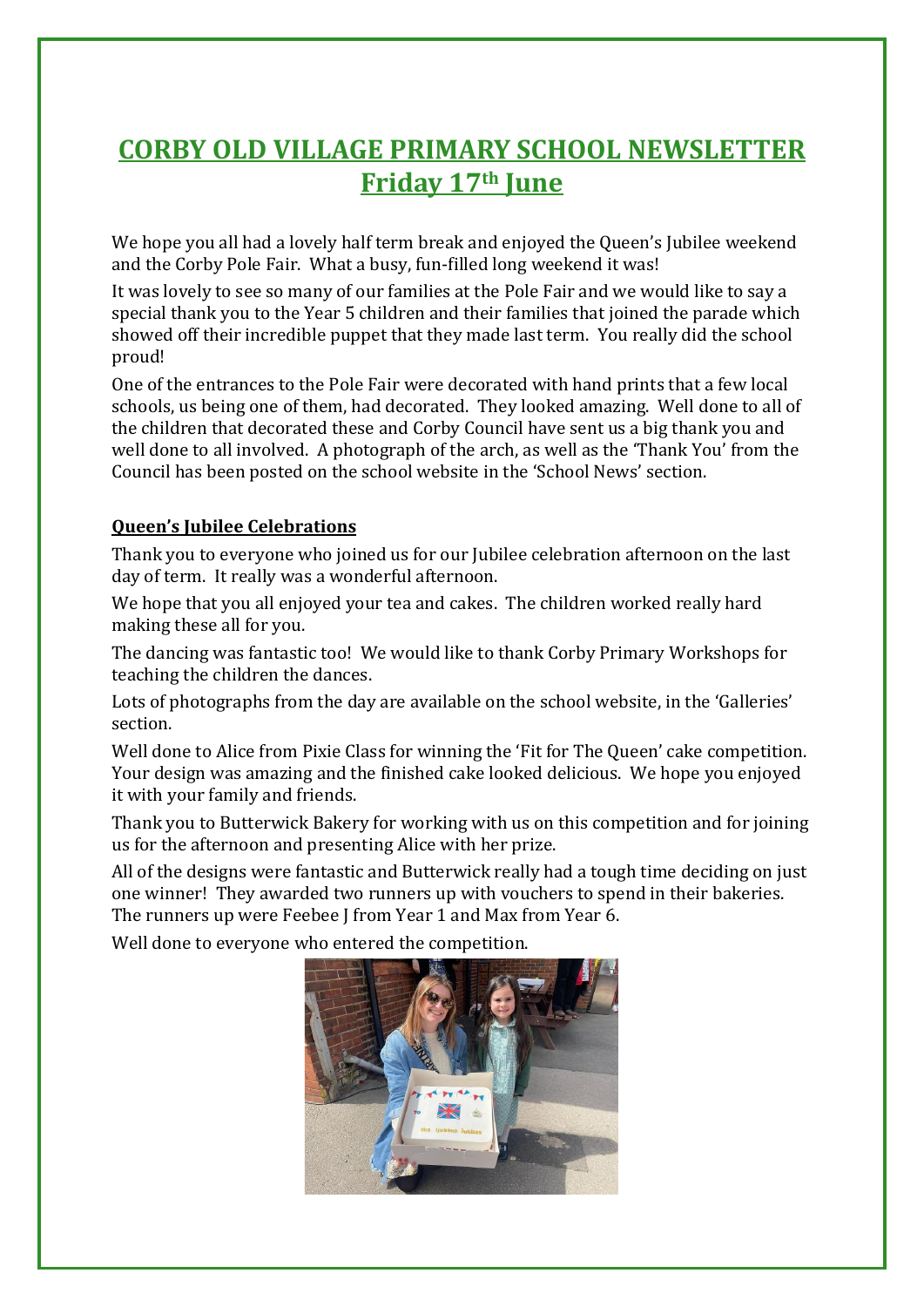#### **Book Bags and Rucksacks**

As we no longer have cloakrooms in school, can we please remind parents not to send their child to school with any bags other than lunch boxes, reading folders and swimming kits (Year 6 only). We do not have space in the classrooms for large bags and they become a tripping hazard.

This is something that we will continue with in September.

#### **Sports Day**

Our Sports Day in on Monday 4th July and will start at 9:30am. Parents are welcome to join us for this event. Please drop your children off as normal at 8:45am. We will bring the children into school to register them and the event will begin on the school field at 9:30am. Please wait at the main gate and a member of staff will reopen this at approx. 9:15am.

Following the event, parents are welcome to stay and enjoy a picnic lunch with the children from 12pm. You must provide the picnic lunch from home and there will be no chairs available so please bring a blanket or chairs with you.

If your child has a hot meal from school, they will be taken into the hall to eat this and will be able to join you again after they have eaten. If they have a packed lunch ordered from school, they will be given this to come and eat with their parents.

The lunch will finish at 12:45pm and parents will leave through the car park gate. Children will return to their classrooms at 1pm.

Please can all children wear PE shorts or tracksuit bottoms and a t-shirt in their House Team colour – Stewart – Blue, Lloyds – Green, Rowlett – Yellow, Tresham – Red.

If you are unsure as to which team your child is in, please ask their class teacher or the school office.

#### **Ice Pop Sale**

FOVS will be having another ice pop sale after school today. Ice pops will be on sale in the school playground at 3pm and will cost 50p each. All proceeds will go into their fundraising pot.

The FOVS cookie sale which took place during the Jubilee Celebration afternoon raised £135.70 which will also go towards their fundraising pot.

#### **Hot Weather**

Please remember to apply sun cream to your child before they come to school on sunny days. There are lots of creams which, once applied, last for eight hours so these are ideal for popping on before coming to school.

Please also remember to send in sun hats and water bottles.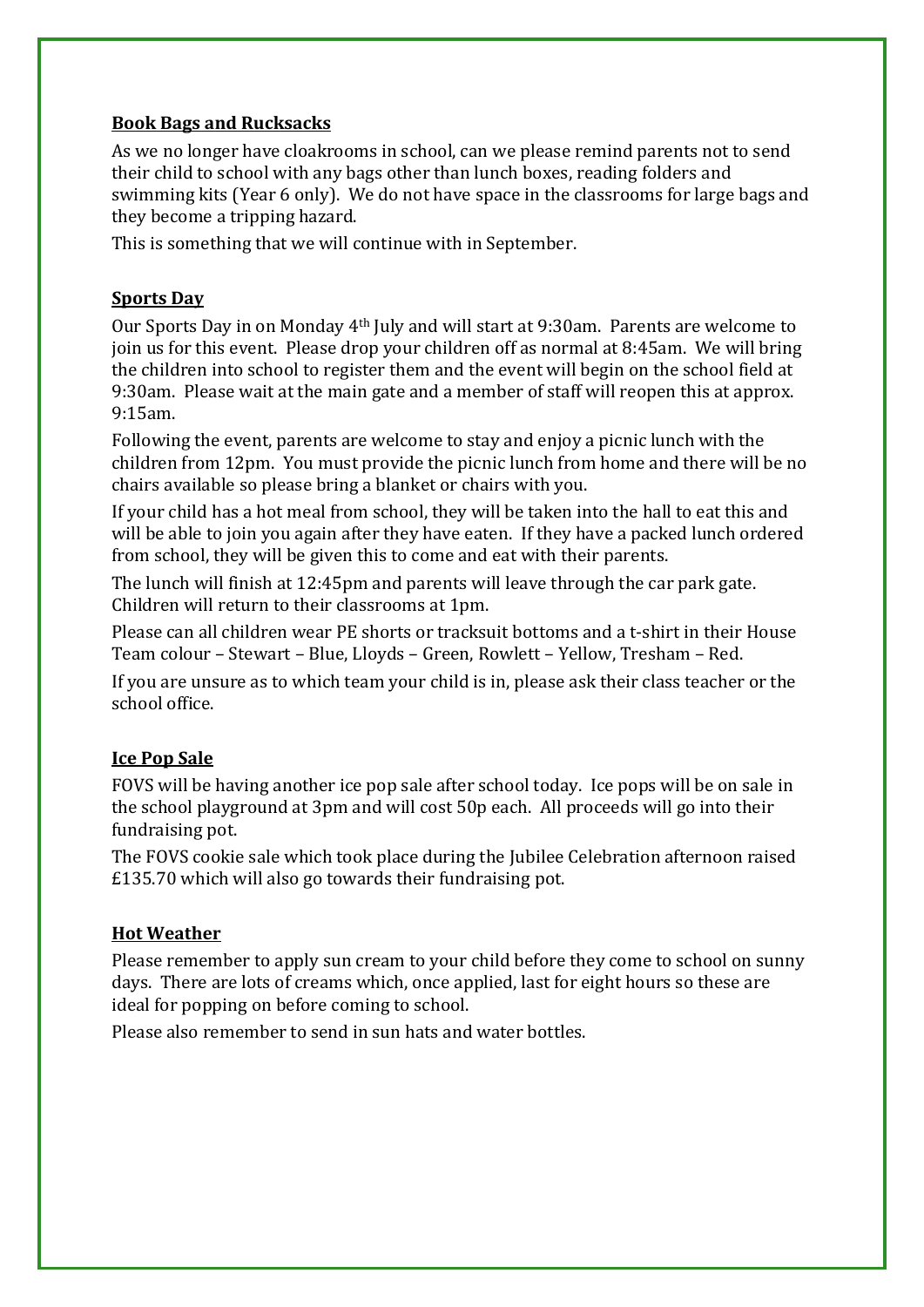#### **Reception Places for September**

If you or someone you know is still looking for a Reception school place for September 2022, we have limited availability.

If you would like any information or would like to arrange a visit, please contact the school office.

All applications for school places must be made online through, [www.northnorthants.gov.uk/primary-school-places](http://www.northnorthants.gov.uk/primary-school-places)

## **Lost Property**

We have an ever increasing pile of lost property in school. While we try to do our best to reunite lost items with their owners, it is not always possible if items are not named.

Every Friday, we will put all lost property items out on a table in the playground at home time for parents to look through.

If items are not collected after two weeks, they will be disposed of.

Please help us to reduce the amount of lost property by naming all items that your child brings to school with them.

# **Class Trips**

Since we have been back, Year 2 and Year 3 have had their class trips.

Year 2 visited Twycross Zoo and had a wonderful day learning all about the animals and their habitats.

Year 3 visited Leicester Museum and Art Gallery and learnt about the Ancient Egyptians. Both classes had a wonderful time and photographs from their trips are in the 'Galleries' section of the school website.

Thank you to all of the parents who joined the children for their visits.

## **Star of the week**

Stars of the week for the three last weeks are:

| W/C 23rd May       | W/C 6 <sup>th</sup> June | $W/C$ 13 <sup>th</sup> June |
|--------------------|--------------------------|-----------------------------|
| Pixie - Dotty      | Pixie - Miley            | Pixie - Alice               |
| Unicorn - Ryan     | Unicorn - Eddie          | Unicorn - Phoebe C          |
| Pegasus – Frankie  | Pegasus – Charlie G      | Pegasus - Amelia GC         |
| Griffin - Amalia   | Griffin - Rio            | Griffin - Amelia W          |
| Centaur - Keaton   | Centaur - Emmy           | Centaur - Ellie             |
| Dragon - Chwukwudi | Dragon - Mihail          | Dragon - Charlie            |
| Phoenix - Marija   | Phoenix - Roberta        | Phoenix - Jude              |

Well done to all of the children!